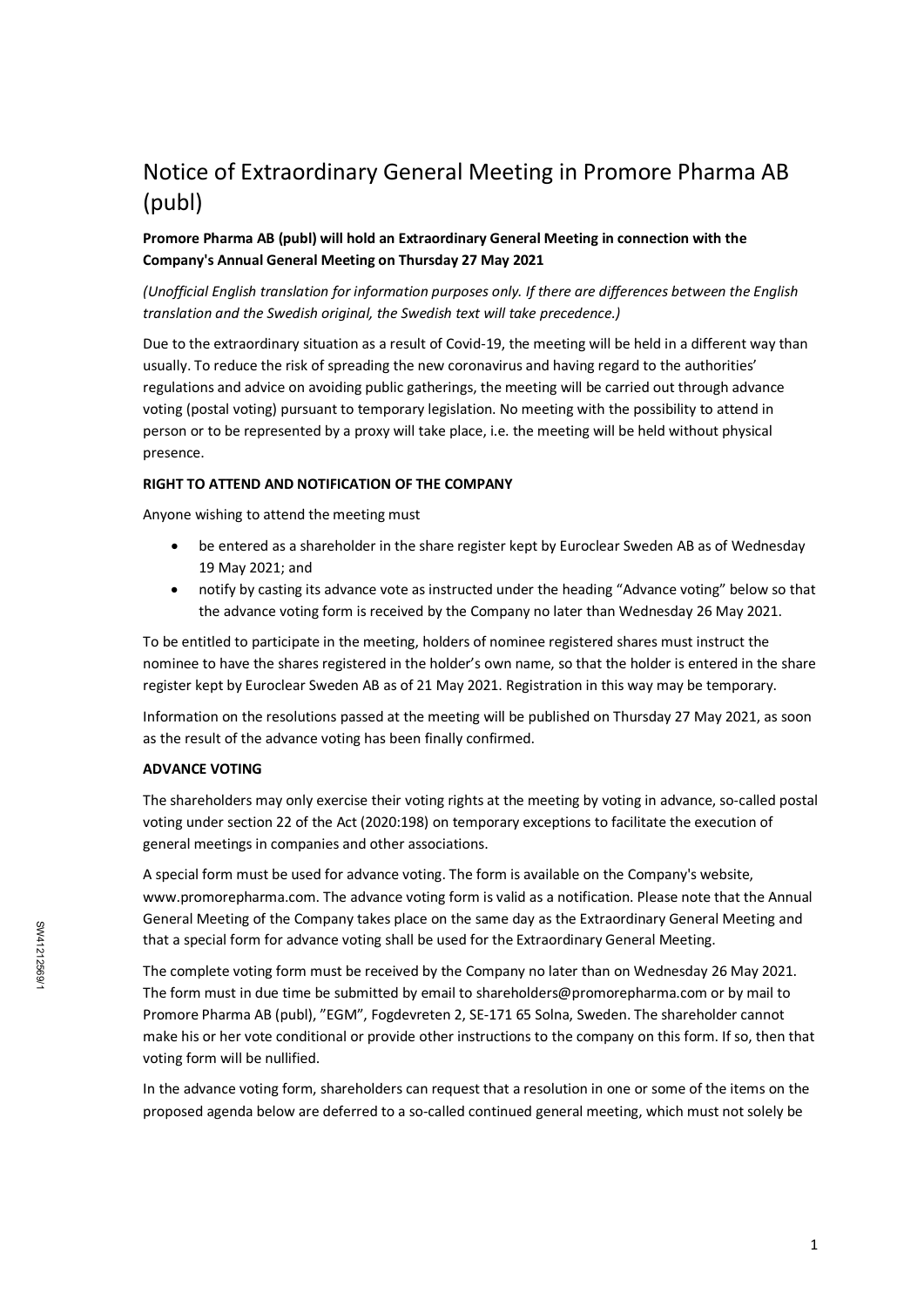an advance voting meeting. Such continued general meeting to decide on a particular matter will take place if the meeting decides on it or if shareholders of at least one tenth of all shares in the company request it.

If a shareholder votes in advance by proxy, a signed and dated power of attorney must be enclosed to the form. Forms of power-of-attorney in Swedish and English are available on the company's website, www.promorepharma.com. If the power of attorney is issued by a legal entity, a copy of the registration certificate or an equivalent authority document for the legal entity must be appended.

## **SHAREHOLDERS' RIGHT TO RECEIVE INFORMATION**

The shareholders are reminded of their right to receive information under Chapter 7 Section 32 of the Swedish Companies Act. A request for such information will be made in writing to Promore Pharma AB (publ), "EGM", Fogdevreten 2, SE-171 65 Solna, Sweden or by e-mail to shareholders@promorepharma.com, no later than on Monday 17 May 2021. The information is available at Promore Pharma AB (publ), Fogdevreten 2, Solna, Sweden, and on the company's website www.promorepharma.com, no later than on Saturday 22 May 2021. The information is also sent, within the same period, to the shareholder who has requested it and stated its address.

#### **PROPOSED AGENDA**

- 1. Election of chairman of the meeting
- 2. Election of one or two people to approve the minutes
- 3. Preparation and approval of voting list
- 4. Approval of the agenda
- 5. Examination of whether the meeting has been duly convened
- 6. Approval of the resolution by the Board of Directors on a share issue with preferential rights for the shareholders

## **PROPOSALS**

#### **Election of chairman of the meeting (item 1)**

It is proposed that Anders Björnsson, Advokaterna Liman & Partners, or if he is prevented from attending, the person the Board proposes in his place, be elected as Chairman of the Meeting.

#### **Election of one or two people to approve the minutes (item 2)**

The Board of Directors proposes that one person is appointed to approve the minutes and proposes Erik Magnusson, or if he is prevented, the person instead appointed by the Board, be elected to approve the minutes of the Meeting. The task of approving the minutes of the Meeting also includes verifying the voting list and that the advance votes received are correctly stated in the minutes of the Meeting.

#### **Preparation and approval of voting list (item 3)**

The voting list proposed for approval is the voting list that has been established by Advokaterna Liman & Partners, on behalf of the Company, based on the share register and received advance votes, and controlled and approved by the persons elected to approve the minutes.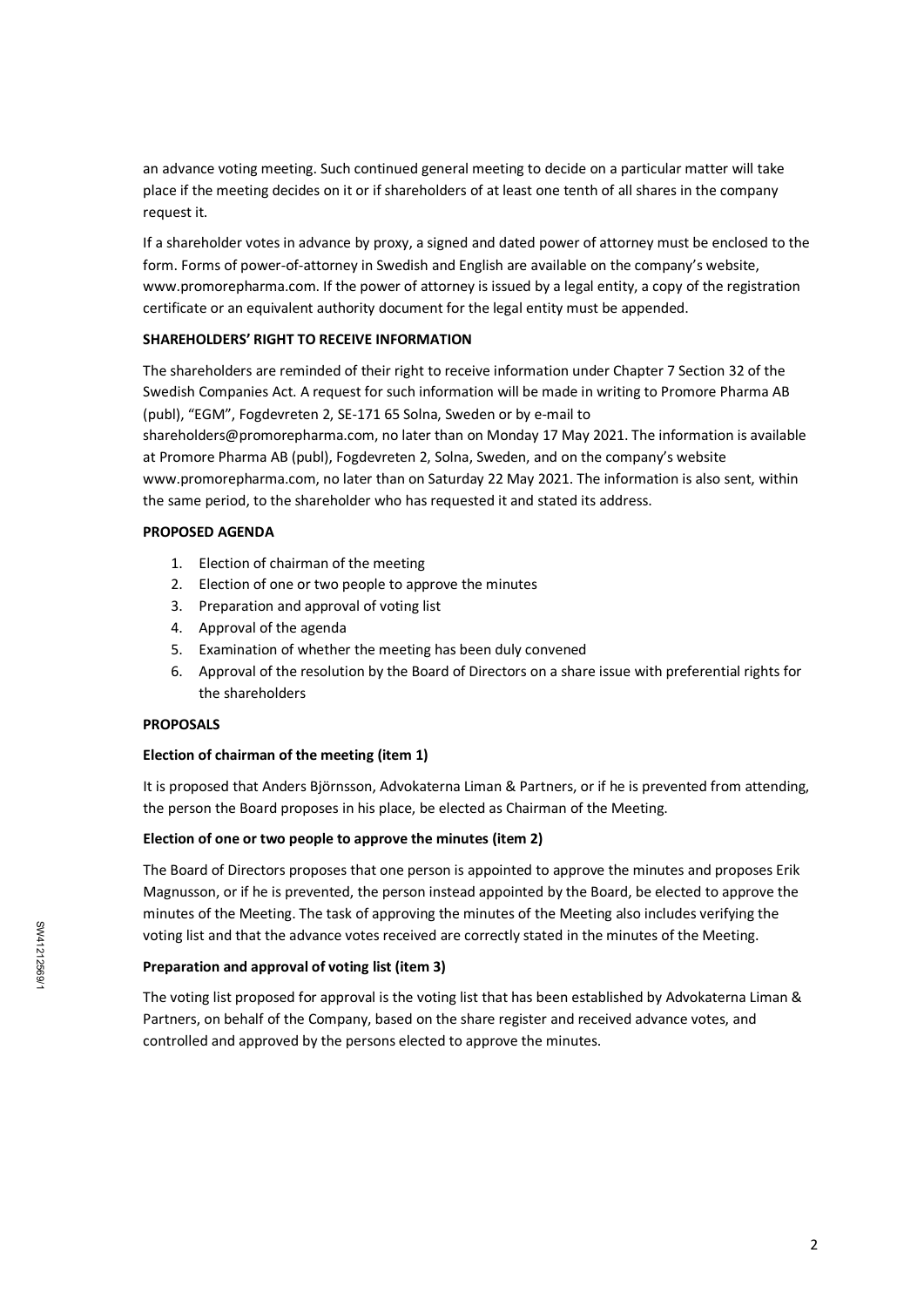# **Approval of the resolution by the Board of Directors on a share issue with preferential rights for the shareholders (item 6)**

The Board of Directors proposes that the General Meeting approves the resolution by the Board of Directors on 7 May 2021 to increase the Company's share capital by a maximum amount of SEK 971,422.96 through the issue of a maximum number of 24,285,574 new shares, each with a quota value of SEK 0.04.

The shareholders of the Company shall have preferential rights to subscribe for the new shares in relation the number of shares previously held, whereby three (3) existing shares entitle to subscribe for two (2) new shares. For each share held on the record date, the shareholder receives one subscription right, whereby three (3) subscription rights entitle to subscribe for two (2) new shares.

In case not all shares have been subscribed for, the board of directors shall decide that allotment of shares subscribed for without subscription rights shall take place up to the maximum amount of the issue, whereby the board of directors shall allocate shares (i) firstly to those who have subscribed for shares by the exercise of subscription rights, regardless of whether or not they were shareholders on the record day, *pro rata* in relation to the number of new shares subscribed for by the exercise of subscription rights; (ii) secondly, to others who have subscribed for shares without the exercise of subscription rights, *pro rata* in relation to the number of shares stated in the subscription application; (iii) thirdly, to the guarantors who have entered into guarantee undertakings with the Company, *pro rata* in relation to the respective guarantee amount. Insofar as allocation cannot be made *pro rata*, allocation will be made by the drawing of lots.

The record date for determining which shareholders shall be entitled to subscribe for new shares on a preferential basis shall be 1 June 2021. The subscription price is SEK 2.00 per share. Payment for the new shares shall be made in cash. The part of the subscription price that exceeds the quota value shall be transferred to the free premium fund.

Subscription for new shares based on subscription rights shall be made through payment in cash during the period from 3 June 2021 until, and including 17 June 2021. The Board of Directors shall be entitled to extend the subscription period. Subscription without subscription rights shall be made in accordance with a special application form during the period from 3 June 2021 until, and including 17 June 2021. The Board of Directors shall be entitled to extend the subscription period. Payment for the new shares shall be made at the latest three business days following the date of the dispatch of a contract note to the subscriber, specifying allocation of shares, or such later date as the Board of Directors may decide.

Trading with subscription rights will take place on Nasdaq First North Growth Market during the period from 3 June 2021 until, and including 14 June 2021.

#### **DOCUMENTS**

The Board of Directors' complete resolution to issue new shares as well as documents in accordance with Chapter 13, section 6 of the Swedish Companies Act will be available at the Company and on the Company's website www.promorepharma.com for at least two weeks before the Meeting. Copies of these documents will be sent immediately, and at no cost to the recipient, to shareholders who so request and state their postal address.

#### **NUMBER OF SHARES AND VOTING RIGHT**